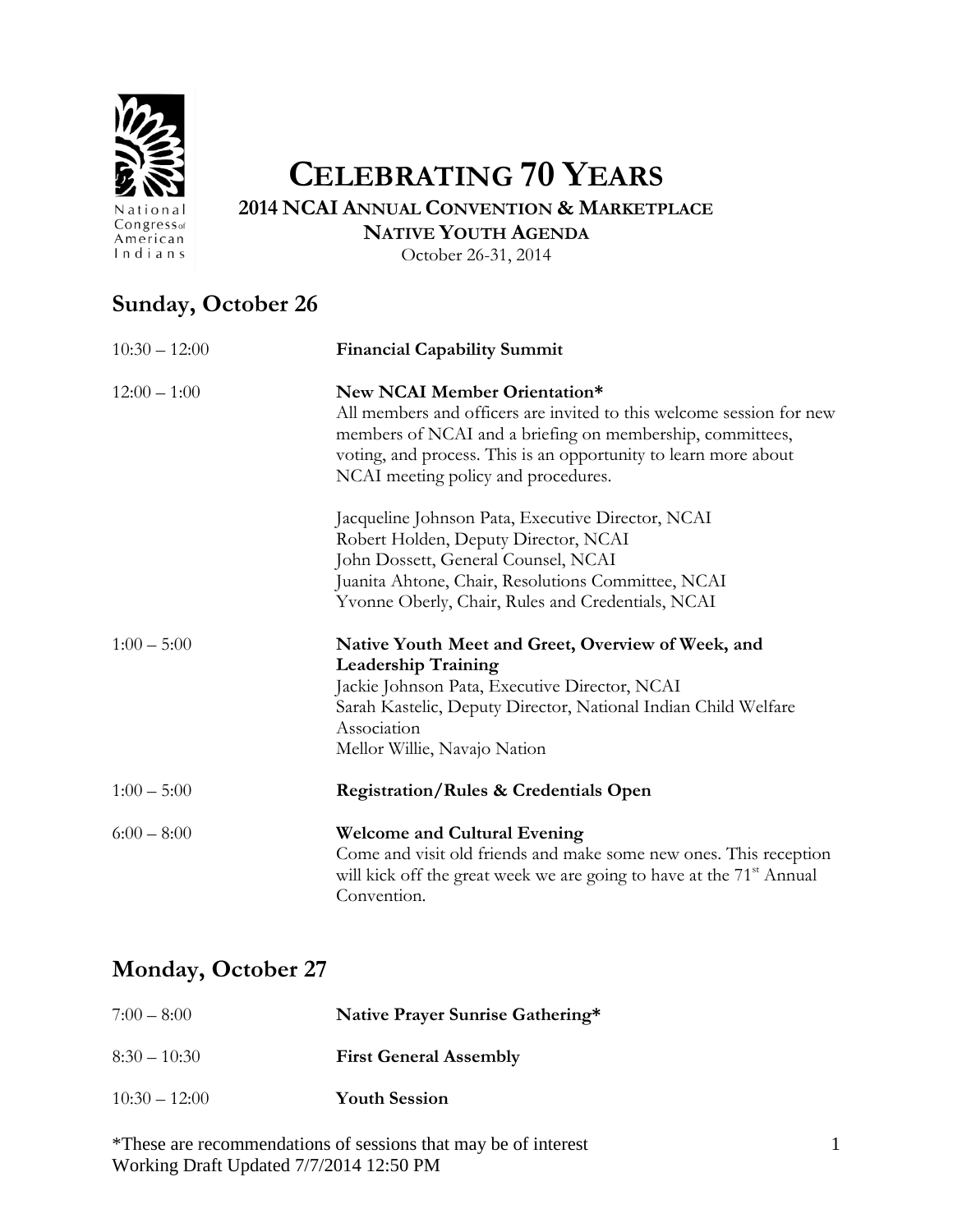|               | Principals of Leadership                                                                                                                                                                                                                                                          |
|---------------|-----------------------------------------------------------------------------------------------------------------------------------------------------------------------------------------------------------------------------------------------------------------------------------|
| $1:30 - 4:00$ | <b>Discussion with Youth Partners</b>                                                                                                                                                                                                                                             |
| $4:15-6:00$   | Committee Meetings*<br>Economic, Finance & Community Development<br>Human Resources<br>Land & Natural Resources<br>Litigation & Governance<br>Veterans                                                                                                                            |
| $6:00 - 6:30$ | Youth Commission End of the Day Wrap Up/Pizza Party<br>What qualities are we looking for in our next youth commission<br>leaders?                                                                                                                                                 |
| $5:30 - 7:00$ | Trade Show Networking Reception*<br>An opportunity to network with top businesses across sectors<br>including tribes, federal agencies, corporations, non-profits, tribal<br>enterprises, tribal entrepreneurs, and artisans. Join us and discover<br>new business opportunities! |

## **Tuesday, October 28**

| $7:30 - 8:30$         | <b>Area Caucus Meetings</b>                                                                                                 |  |
|-----------------------|-----------------------------------------------------------------------------------------------------------------------------|--|
| Alaska Area           | Pacific Area                                                                                                                |  |
| Eastern Oklahoma Area | Rocky Mountain Area                                                                                                         |  |
| Great Plains Area     | Southeast Area                                                                                                              |  |
| Midwest Area          | Southern Plains Area                                                                                                        |  |
| Northeast Area        | Southwest Area                                                                                                              |  |
| Northwest Area        | Western Area                                                                                                                |  |
| $8:30 - 10:00$        | <b>Third General Assembly</b>                                                                                               |  |
| $10:00 - 11:30$       | <b>Youth Commission Elections</b>                                                                                           |  |
| $11:30 - 12:00$       | Prep for the Luncheon                                                                                                       |  |
| $12:00 - 1:00$        | <b>Youth Honoring Luncheon</b><br>Miss Indian World and NCAI Youth Leadership Awards<br>Tickets are available for purchase. |  |
| $1:30 - 4:00$         | <b>Concurrent Breakout Sessions</b>                                                                                         |  |

### **The Path to Well-Being\***

\*These are recommendations of sessions that may be of interest Working Draft Updated 7/7/2014 12:50 PM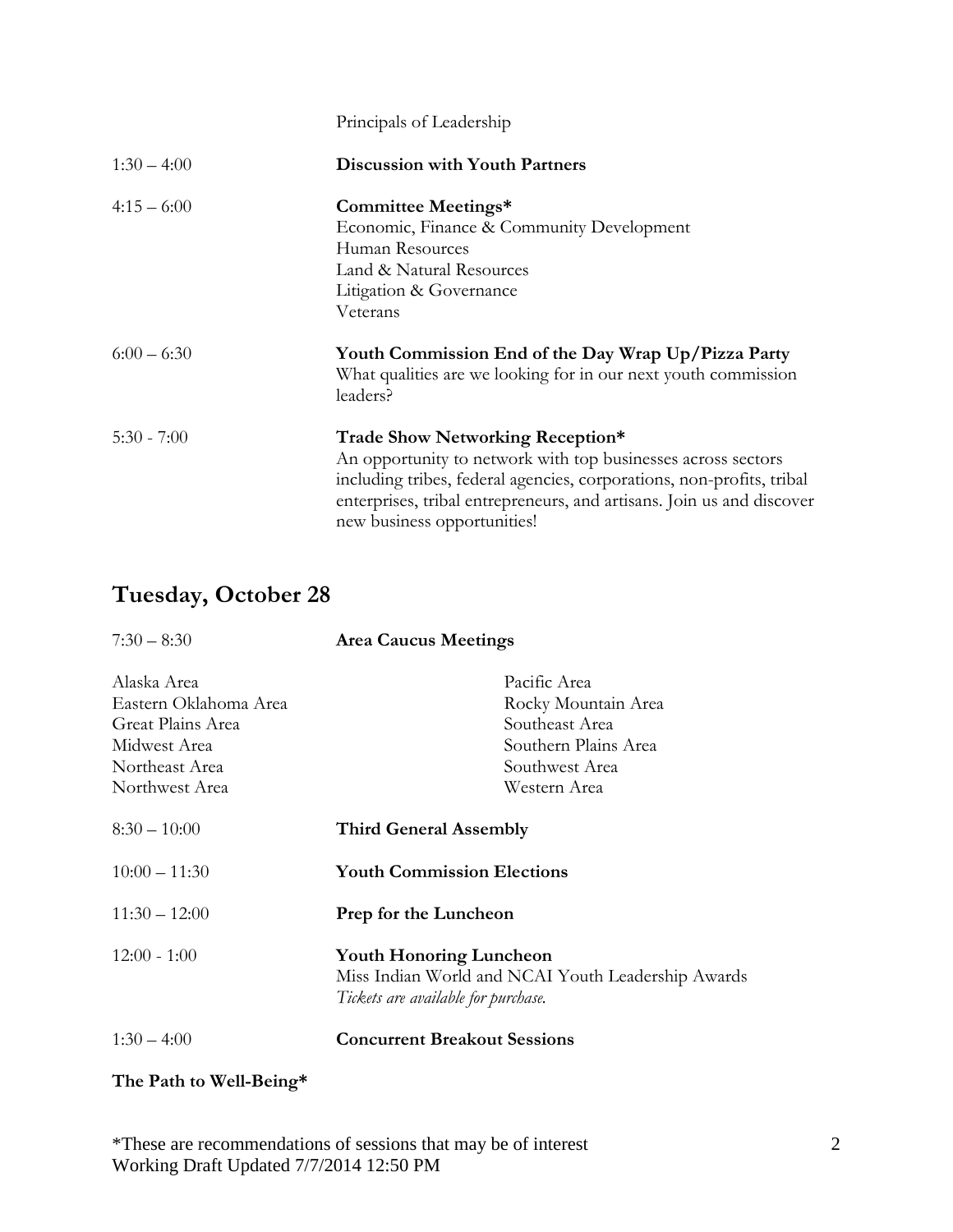Tribes have implemented innovative wellness programs to address suicide, depression and substance abuse issues. Panelists will discuss creative and innovative programs in Indian country that are having positive outcomes on the health and well-being of AI/AN and tribal communities.

#### **Reforming Indian Education – Tribal Community Engagement \***

This session will provide an opportunity to bring together tribal leaders, Indian education stakeholders, and federal partners to discuss Indian education reform opportunities. Indian Education has played a prominent role over the last year both in the administration and in this session of Congress. The administration will discuss their "Blueprint for Reform" intended to implement meaningful reforms in the Bureau of Indian Education system. The Senate Committee on Indian Affairs will hold a listening session to continue their work on their "Indian Education Series" surveying the current state of Indian education on all levels – early childhood education, BIE schools, public education, higher education, and Native languages.

#### 4:15 – 6:00 **Subcommittee Meetings\***

| <b>Disabilities</b>                                                                                                   |  | Indian Child & Family Welfare                |
|-----------------------------------------------------------------------------------------------------------------------|--|----------------------------------------------|
| Economic Development, Finance &                                                                                       |  | Jurisdiction & Tribal Government             |
| Employment                                                                                                            |  | Taxation                                     |
| Education                                                                                                             |  | Technology & Telecommunications              |
| Elders                                                                                                                |  | Transportation & Infrastructure              |
| Energy & Mineral Policy                                                                                               |  | Tribal Gaming                                |
| Environmental Protection & Land Use                                                                                   |  | Trust Lands, Natural Resources & Agriculture |
| Health                                                                                                                |  | Veterans                                     |
| Housing                                                                                                               |  |                                              |
| Human, Religious & Cultural Concerns                                                                                  |  |                                              |
| $5:30 - 6:00$<br><b>Youth Commission Officers Meeting</b><br>Organizational Meeting for the Youth Commission Officers |  |                                              |

7:00 – 9:00 **It's Hoop Time!** *Harland Unit of Boys & Girls Clubs Metro Atlanta, 435 Peeples Street* Bring your tennis shoes and come show off your skills. Youth, tribal leaders and professional basket players are all invited for fun night. Don't play? Then come and cheer on your favorite player.

### **Wednesday, October 29**

| $7:30 - 8:30$ | Area Caucus Meetings* |
|---------------|-----------------------|
|               |                       |

| Alaska Area           | Northeast Area      |
|-----------------------|---------------------|
| Eastern Oklahoma Area | Northwest Area      |
| Great Plains Area     | Pacific Area        |
| Midwest Area          | Rocky Mountain Area |
|                       | Southeast Area      |

\*These are recommendations of sessions that may be of interest Working Draft Updated 7/7/2014 12:50 PM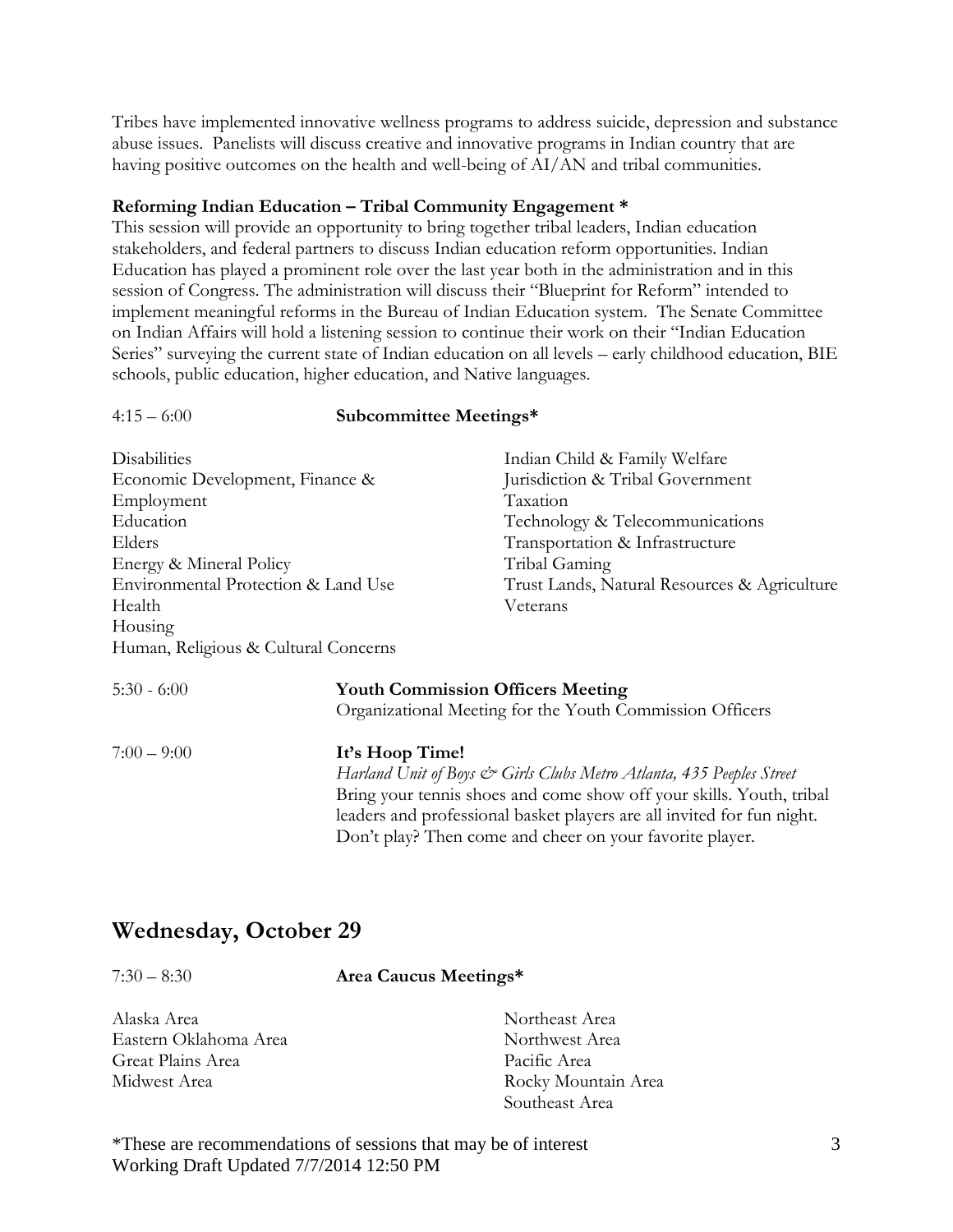| Southern Plains Area<br>Southwest Area | Western Area                                                                                                                                                                                                                                                                                                                                                                              |
|----------------------------------------|-------------------------------------------------------------------------------------------------------------------------------------------------------------------------------------------------------------------------------------------------------------------------------------------------------------------------------------------------------------------------------------------|
| $8:30 - 11:30$                         | <b>Fourth General Assembly</b>                                                                                                                                                                                                                                                                                                                                                            |
| $11:00 - N$ oon                        | "Walking with the Next Generation"<br>National Native American Just Move It!<br>Healthy Lifestyles Walk, Run and Rally<br>11 <sup>th</sup> Annual National Native American Health & Fitness Walk.<br>Come and join leaders from more than 500 nations as we all "Walk"<br>the Talk," and show our commitment to wellness. All participants<br>will receive Healthy Lifestyles incentives! |
| $1:30-4:00$                            | <b>Concurrent Breakout Sessions</b>                                                                                                                                                                                                                                                                                                                                                       |

#### **Advocating for Youth – Putting our First Kids 1st**

*Fairlie*

In this session we will discuss how to advocate on issues of importance to Native Youth. The discussion will center on how to implement an effective advocacy strategy and the advocacy tools that can be used at the local, state, and federal level to bring awareness to issues – especially those issues that affect youth in their local communities. NCAI and its First Kids 1<sup>st</sup> partners will discuss specific issues and work through the factors to be considered at each level of advocacy and will engage participants in the ways that they can move the First Kids  $1<sup>st</sup>$  agenda forward in their families, their local communities, in the tribal governments and at the national level.

Speakers:

Denise Desiderio, Policy and Legislative Director, National Congress of American Indians Cassandra Holt, Sault Ste. Marie tribal member Michelle L. Castagne, Sault Ste. Marie tribal member

### 4:15 – 6:00 **Subcommittee Meetings\***

| <b>Disabilities</b>                  | Indian Child & Family Welfare                |
|--------------------------------------|----------------------------------------------|
| Economic Development, Finance &      | Jurisdiction & Tribal Government             |
| Employment                           | Taxation                                     |
| Education                            | Technology & Telecommunications              |
| Elders                               | Transportation & Infrastructure              |
| Energy & Mineral Policy              | Tribal Gaming                                |
| Environmental Protection & Land Use  | Trust Lands, Natural Resources & Agriculture |
| Health                               | Veterans                                     |
| Housing                              |                                              |
| Human, Religious & Cultural Concerns |                                              |
|                                      |                                              |

| $5:30 - 6:00$ | Youth Commission End of the Day Wrap Up |
|---------------|-----------------------------------------|
| $6:00-8:00$   | <b>Native Vote Reception</b>            |